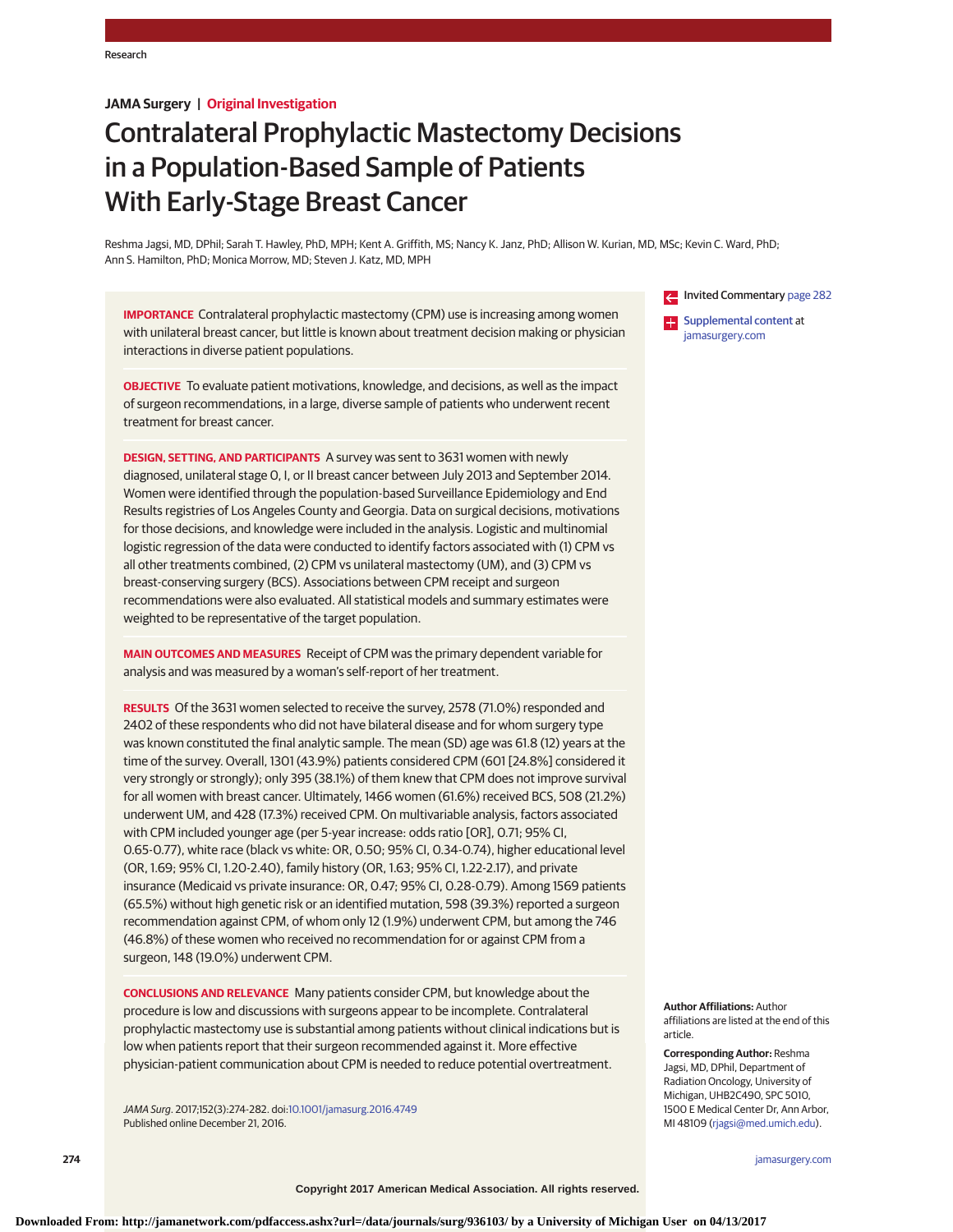ontralateral prophylactic mastectomy (CPM) is a con-<br>troversial procedure for patients with a diagnosis of<br>unilateral breast cancer because no compelling<br>avidance suggests a survival advantagelie and the risk of troversial procedure for patients with a diagnosis of evidence suggests a survival advantage $1,2$  and the risk of contralateral breast cancer development is low for most patients.<sup>1</sup> Yet celebrity exposure and publicity have recently drawn attention to this approach for the management of early-stage, unilateral breast cancer.<sup>3</sup> Rates of this aggressive, costly, morbid, and burdensome procedure are increasing over time both at centers of excellence and in the broader community, $2,4-9$  even among patients without a high genetic risk of a second primary breast cancer who would otherwise be candidates for breast-conserving therapy.

Few studies have evaluated patients' decision-making experiences to illuminate why CPM rates have markedly increased; most studies have been limited in generalizability because they considered patients treated at a single institution or those of young age.<sup>10-14</sup> Such studies have identified worrisome knowledge deficits among patients who chose CPM and noted that decisions for CPM appear to be patient-driven rather than shared or physician-driven.12,15,16 A prior study from our group described the surgical decision-making experiences of a population-based sample whose breast cancer was diagnosed around 2006 in an era when more than two-thirds of patients received breastconserving therapy and fewer than 10% received CPM.<sup>17</sup> That study found that CPM receipt was significantly associated with genetic testing, strong family history of cancer, receipt of magnetic resonance imaging, higher educational level, and greater worry about cancer recurrence. However, less is known about the knowledge regarding, motivations for, and recommendations perceived about CPM by diverse women treated more recently in the United States. Given that multiple studies have documented strong racial/ethnic and age-related differences in the receipt of CPM,<sup>18</sup> investigation of these questions in a large, diverse sample is important to inform the design of targeted interventions that aim to reduce the use of aggressive treatments in patients with a favorable prognosis. Moreover, little is known about patient-physician communication in this context, including the prevalence of physician recommendations against CPM or their influence. Evaluating the impact of surgeon recommendations is particularly important given that prominent professional societies have long advocated for detailed discussions between surgeons and patients in this setting because of concerns that patients may overestimate risk. However, to our knowledge, the extent to which surgeon communication influences patients has not yet been evaluated in population-based samples.<sup>19</sup>

Therefore, we conducted a large-scale survey of patients with a diagnosis of early-stage breast cancer identified through 2 population-based Surveillance Epidemiology and End Results (SEER) registries. We specifically sought to describe consideration and receipt of CPM, accuracy of knowledge, motivations, and correlates of CPM receipt, with particular attention to the impact of surgeon recommendations in this setting.

#### **Key Points**

**Questions** How often do patients with breast cancer perceive recommendations from surgeons against contralateral prophylactic mastectomy, and how do surgeon recommendations affect the use of this aggressive approach?

**Findings** In this survey of a diverse, population-based sample of patients with breast cancer without high genetic risk or mutation, approximately one-third reported a surgeon recommendation against contralateral prophylactic mastectomy, and few of these women received it, but more women who received no recommendation for or against contralateral prophylactic mastectomy from a surgeon selected it.

**Meaning** Contralateral prophylactic mastectomy use is substantial among patients without a high risk of contralateral cancer development but is low when patients report that their surgeon recommended against the operation, suggesting that more effective physician-patient communication about contralateral prophylactic mastectomy could reduce potential overtreatment.

# Methods

#### **Sample**

Between July 2013 and September 2014, we selected 3880 women aged 20 to 79 years who received a diagnosis of and were surgically treated for in situ or early-stage invasive breast cancer and were reported to the SEER registries of Georgia and Los Angeles County. African American, Asian, and Latina women were oversampled in Los Angeles County. As detailed in the eFigure in the [Supplement,](http://jama.jamanetwork.com/article.aspx?doi=10.1001/jamasurg.2016.4749&utm_campaign=articlePDF%26utm_medium=articlePDFlink%26utm_source=articlePDF%26utm_content=jamasurg.2016.4749) 249 women were subsequently found to be ineligible. Of the 3631 eligible women, 2578 individuals (71.0%) completed a survey. The 2402 of these respondents who did not have bilateral disease and for whom surgery type was known constituted the final analytic sample. This study was approved by the University of Michigan Institutional Review Board and received a waiver of documentation of informed consent. Financial compensation was provided to the patients.

## Questionnaire Design and Content

Questionnaire content was developed based on a conceptual framework, research questions, and hypotheses. We selected established measures and developed new measures drawing from the literature and prior research from our group.<sup>17</sup> We used standard techniques to assess content validity, including systematic review by design experts, cognitive pretesting with patients, and pilot studies in selected clinic populations.

## Data Collection

Eligible patients were identified via initial surgical pathology reports from a list of definitive surgical procedures. The median (SD) time from diagnosis to survey completion was 6.4 (3.0) months. To encourage response, we provided a \$20 cash incentive and used a modified Dillman method,<sup>20</sup> including reminders to nonrespondents. All materials were printed in English. We also included Spanish-translated materials for all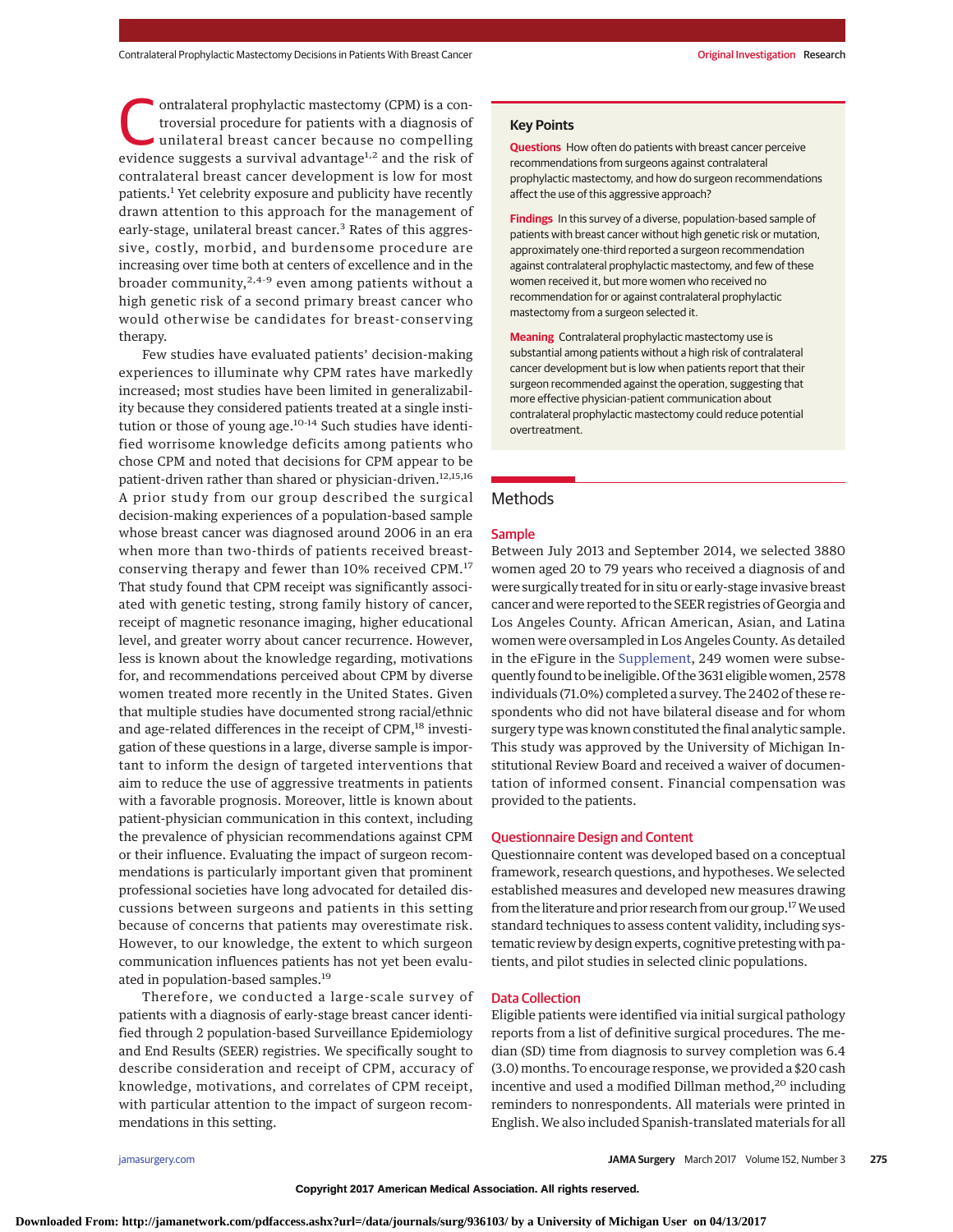women with surnames suggesting Latina ethnicity.<sup>21</sup> Survey responses were merged with clinical data from the SEER registries.

## **Measures**

## CPM Consideration and Receipt

Receipt of CPM was our primary dependent variable for analysis and was measured by self-report. Specifically, patients reported the ultimate type of surgery they had received (lumpectomy, unilateral mastectomy [UM], or bilateral mastectomy with CPM). Consideration of CPM at the time of definitive surgical decision making was measured through the patient survey using a 5-point response scale (very strongly, strongly, moderately, weakly, and not at all).

### Knowledge and Motivations

Patient knowledge was measured by inquiring (with response options of yes, no, and do not know) about whether removing the unaffected breast improves survival for all women with breast cancer and whether doing so reduces the risk of "the breast cancer coming back."

Women who received CPM were asked to describe the level of importance of the following factors on their decision to choose CPM: age, having a positive *BRCA1* or *BRCA2* genetic testing result, having a family history of breast cancer, wanting reconstruction to best match her breast, wanting reconstruction to change breast size, and peace of mind. Response options were not at all, a little, somewhat, quite, and very.

#### Surgeon Recommendations

Surgeon recommendations were assessed with an item that asked patients how strongly the surgeons who the patient consulted recommended having a "mastectomy on both breasts." Responses were grouped as having received a recommendation against CPM (either strong or weak), having received no recommendation for or against CPM, or having received a recommendation for CPM (either strong or weak).

### Covariates

SEER registries provided cancer stage at diagnosis (0, I, or II); patients with stage III and IV disease were not sampled since the present analysis was part of a larger study on treatment experiences of patients with breast cancer with a favorable prognosis. Patients provided their age at the time of the survey, information regarding race/ethnicity (non-Hispanic white, non-Hispanic black, non-Hispanic Asian, and Latina), educational level (some high school, completed high school, attended college, or completed college), insurance coverage (Medicaid, Medicare, private/other insurance, and not insured), income (grouped for analysis as <\$40 000, \$40 000-\$89 999, and ≥\$90 000), marital status (not married vs married or partnered), family history of breast cancer (grouped as present in ≥1 first-degree relative vs no history), breast size (smaller [A, B, or C cup size] vs larger [≥D cup size]), and magnetic resonance imaging receipt (yes or no).

We divided patients into 2 groups based on genetic risk of developing a contralateral primary breast cancer. We deliberately created a conservative measure of average risk by excluding from that group not only those who reported having received a diagnosis of a deleterious mutation on germline genetic testing, but also all patients who would be considered at high risk for a mutation based on criteria derived from guidelines of the National Comprehensive Cancer Network.<sup>22</sup> Specifically, we considered patients to be at high risk for a genetic mutation if they had 1 or more of the following factors: age at breast cancer diagnosis 45 years or younger; triple-negative breast cancerwith age at diagnosis younger than 60 years; any relative with ovarian cancer, sarcoma, or male breast cancer; 2 or more first-degree relatives with breast cancer; for patients 50 years or younger at diagnosis, 1 or more first-degree relatives with breast cancer; Ashkenazi Jewish ancestry; or family history of a deleterious genetic mutation (*BRCA1*, *BRCA2*, or another mutation associated with high breast cancer risk, eg, *TP53*). SEER registries provided the information on expression of estrogen receptor, progesterone receptor, and *ERBB2* (formerly *HER2*) for this definition; patients self-reported the other information. Multiple variable analyses also controlled for geographic site (Georgia vs Los Angeles County).

### Weights

Survey design and nonresponse weights were created to compensate for the differential probability of selecting patients by race/ethnicity, cancer stage, and SEER site and to adjust for survey nonresponse. The weights were normalized to equal the observed sample size. All statistical models presented are weighted so that statistical inference is representative of our target population. All percentages reported herein are weighted, unless otherwise noted.

#### Statistical Analysis

Weighted binomial logistic regression models and multinomial logistic regression models were constructed to compare surgical outcomes. Receipt of CPM was the primary outcome. Models included all of the theoretically prespecified covariates described above. To correct for the potential for bias due to item nonresponse when using complete-casesmethods, values for missing items were imputed using sequential multiple imputations.<sup>23,24</sup> Model results were compared between sequential multiple imputation analyses and completecase analyses of the observed data for any meaningful differences. Odds ratios (ORs) and 95% CIs are reported;*P* ≤ .05 was considered the level of significance;*P*values were 2-sided. Analysis was performed using Stata, release 14 (StataCorp).

#### Results

Table 1 reports the characteristics of the analytic sample by surgery received. Mean (SD) age of the participants was 61.8 (12) years. Overall, 428 (24.9%) patients had stage 0 disease (ductal carcinoma in situ), 1258 (46.9%) had stage I disease, and 611 (24.7%) had stage II disease. A total of 1292 (57.1%) women were white, 430 (18.0%) were black, 413 (13.7%) were Latina, and 205 (8.6%) were Asian. A total of 1260 patients (53.5%) had private insurance, but 682 (28.6%) had Medicare and 328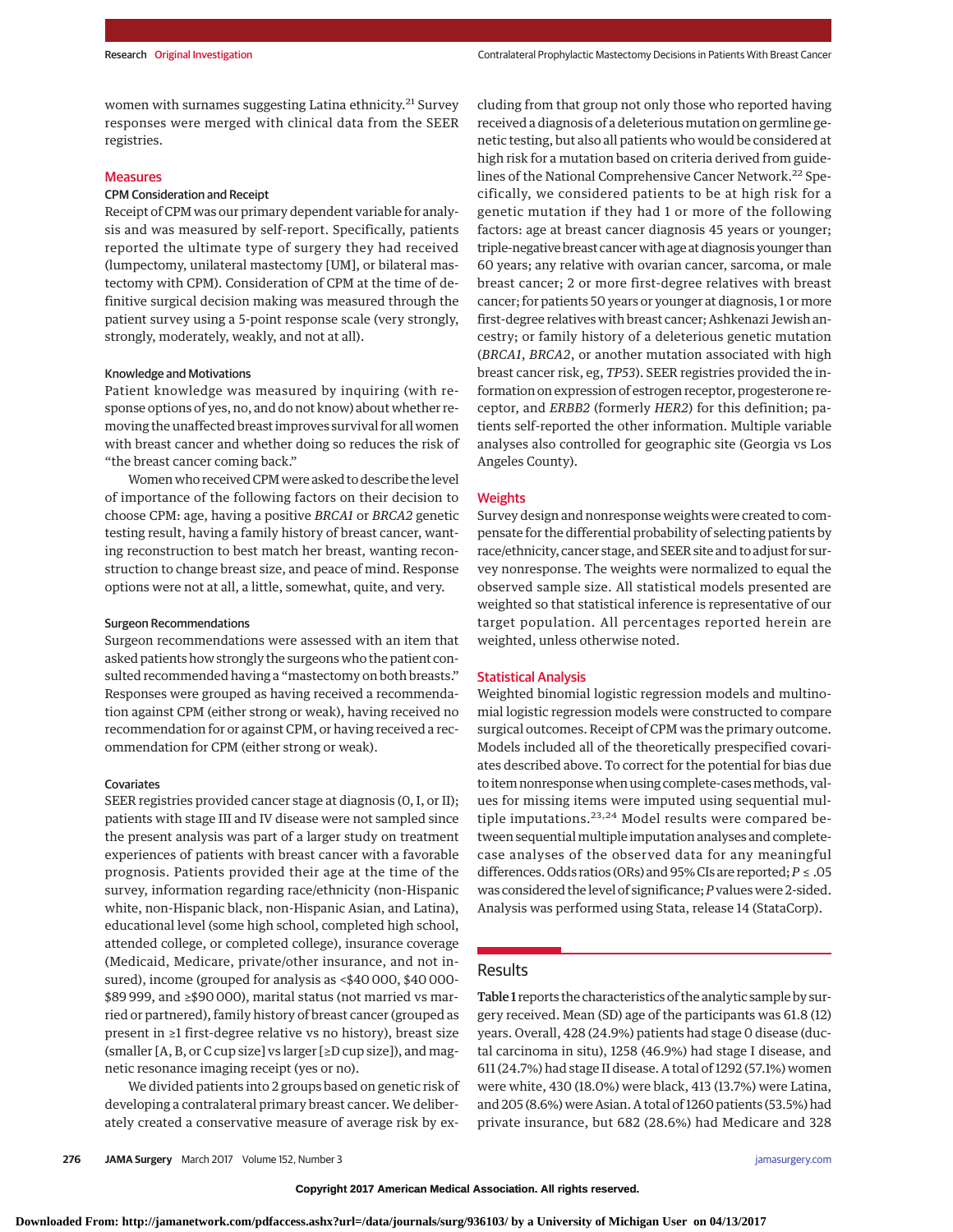|  | Table 1. Clinical and Demographic Characteristics of the Sample by Type of Surgery |  |  |
|--|------------------------------------------------------------------------------------|--|--|

|                                                          | <b>Total</b>         |              | Weighted % <sup>a</sup> |           |            |  |
|----------------------------------------------------------|----------------------|--------------|-------------------------|-----------|------------|--|
| Variable                                                 | No. (%)              | Weighted %   | <b>BCS</b>              | <b>UM</b> | <b>CPM</b> |  |
| Age at survey, mean [SD]<br>(weighted mean), y           | $61.7$ [12] $(61.8)$ | <b>NA</b>    | 63.4 [11]               | 62.6 [11] | 55.0 [12]  |  |
| Cancer stage                                             |                      |              |                         |           |            |  |
| $\pmb{0}$                                                | 428 (17.8)           | 24.9         | 62.9                    | 21.6      | 15.4       |  |
| $\mathbf{1}$                                             | 1258 (52.4)          | 46.9         | 67.0                    | 16.4      | 16.6       |  |
| $\overline{2}$                                           | 611 (25.4)           | 24.7         | 50.5                    | 29.8      | 19.7       |  |
| Not reported                                             | 105(4.4)             | 3.4          | 58.5                    | 19.3      | 22.2       |  |
| Race/ethnicity                                           |                      |              |                         |           |            |  |
| White                                                    | 1292 (53.8)          | 57.1         | 62.2                    | 17.7      | 20.1       |  |
| <b>Black</b>                                             | 430 (17.9)           | 18.0         | 63.8                    | 23.3      | 12.9       |  |
| Latina                                                   | 413 (17.2)           | 13.7         | 64.9                    | 20.7      | 14.4       |  |
| Asian                                                    | 205(8.5)             | 8.6          | 49.1                    | 35.0      | 15.9       |  |
| Other or not reported                                    | 62(2.6)              | 2.5          | 57.6                    | 37.4      | 5.1        |  |
| <b>Educational level</b>                                 |                      |              |                         |           |            |  |
| ≤High school graduate                                    | 696 (29.0)           | 27.3         | 65.7                    | 24.8      | 9.5        |  |
| ≥Some college                                            | 1681 (70.0)          | 71.7         | 59.9                    | 19.7      | 20.4       |  |
| Not reported                                             | 25(1.0)              | 1.0          | 72.7                    | 24.7      | 2.6        |  |
| Insurance                                                |                      |              |                         |           |            |  |
| None                                                     | 11(0.5)              | 0.5          | 68.8                    | 18.5      | 12.7       |  |
| Medicaid                                                 | 328 (13.7)           | 12.7<br>64.9 |                         | 26.3      | 8.8        |  |
| Medicare                                                 | 682 (28.4)           | 28.6         | 68.6                    | 21.7      | 9.7        |  |
| Other public                                             | 30(1.2)              | 1.2          | 46.0                    |           | 25.3       |  |
| Private                                                  | 1260 (52.5)          | 53.5         | 57.1                    | 19.1      | 23.8       |  |
| Not reported                                             | 91(3.8)              | 3.4          | 64.9                    | 25.8      | 9.3        |  |
| Income, \$                                               |                      |              |                         |           |            |  |
| $<$ 40 000                                               | 733 (30.5)           | 29.3         | 65.0                    | 22.2      | 12.8       |  |
| 40 000-89 999                                            | 659 (27.4)           | 28.3         | 58.2                    | 22.2      | 19.7       |  |
| ≥90 000                                                  | 587 (24.4)           | 25.7         | 59.7                    | 16.4      | 23.9       |  |
| Not reported                                             | 423 (17.6)           | 16.7         | 64.3                    | 24.7      | 10.9       |  |
| Marital status                                           |                      |              |                         |           |            |  |
| Not married                                              | 872 (36.3)           | 35.9         | 64.1                    | 22.6      | 13.3       |  |
| Married or partnered                                     | 1501 (62.5)          | 62.8         | 59.9                    | 20.3      | 19.8       |  |
| Not reported                                             | 29(1.2)              | 1.2          | 77.0                    | 18.1      | 4.9        |  |
| Family history of breast cancer in first-degree relative |                      |              |                         |           |            |  |
| No                                                       | 1670 (69.5)          | 68.8         | 61.0                    | 23.1      | 15.9       |  |
| Yes                                                      | 555 (23.1)           | 23.8         | 62.6                    | 15.2      | 22.1       |  |
| Not reported                                             | 177(7.4)             | 7.4          | 63.7                    | 21.8      | 14.4       |  |
| Breast size (cup size)                                   |                      |              |                         |           |            |  |
| A or B                                                   | 760 (31.6)           | 31.8         | 58.9                    | 24.2      | 16.9       |  |
| $\mathsf C$                                              | 743 (30.9)           | 31.0         | 62.7                    | 21.4      | 16.0       |  |
| D                                                        | 479 (19.9)           | 19.7         | 64.9                    | 18.0      | 17.1       |  |
| DD+                                                      | 349 (14.5)           | 14.6         | 61.3                    | 16.6      | 22.1       |  |
| Not reported                                             | 71(3.0)              | 2.9          | 59.1                    | 28.2      | 12.7       |  |
| MRI receipt                                              |                      |              |                         |           |            |  |
| No                                                       | 781 (32.5)           | 33.0         | 63.6                    | 21.9      | 14.5       |  |
| Yes                                                      | 1412 (58.8)          | 59.0         | 60.2                    | 19.8      | 19.9       |  |
| Not reported                                             | 209(8.7)             | 8.0          | 63.6                    | 27.1      | 9.4        |  |
| Genetic risk                                             |                      |              |                         |           |            |  |
| High risk or known genetic<br>mutation                   | 676 (28.1)           | 28.4         | 55.7                    | 18.0      | 26.4       |  |
| Average risk                                             | 1569 (65.3)          | 65.5         | 63.8                    | 22.0      | 14.2       |  |

(continued)

[jamasurgery.com](http://www.jamasurgery.com/?utm_campaign=articlePDF%26utm_medium=articlePDFlink%26utm_source=articlePDF%26utm_content=jamasurg.2016.4749) **(Reprinted) JAMA Surgery** March 2017 Volume 152, Number 3 **277**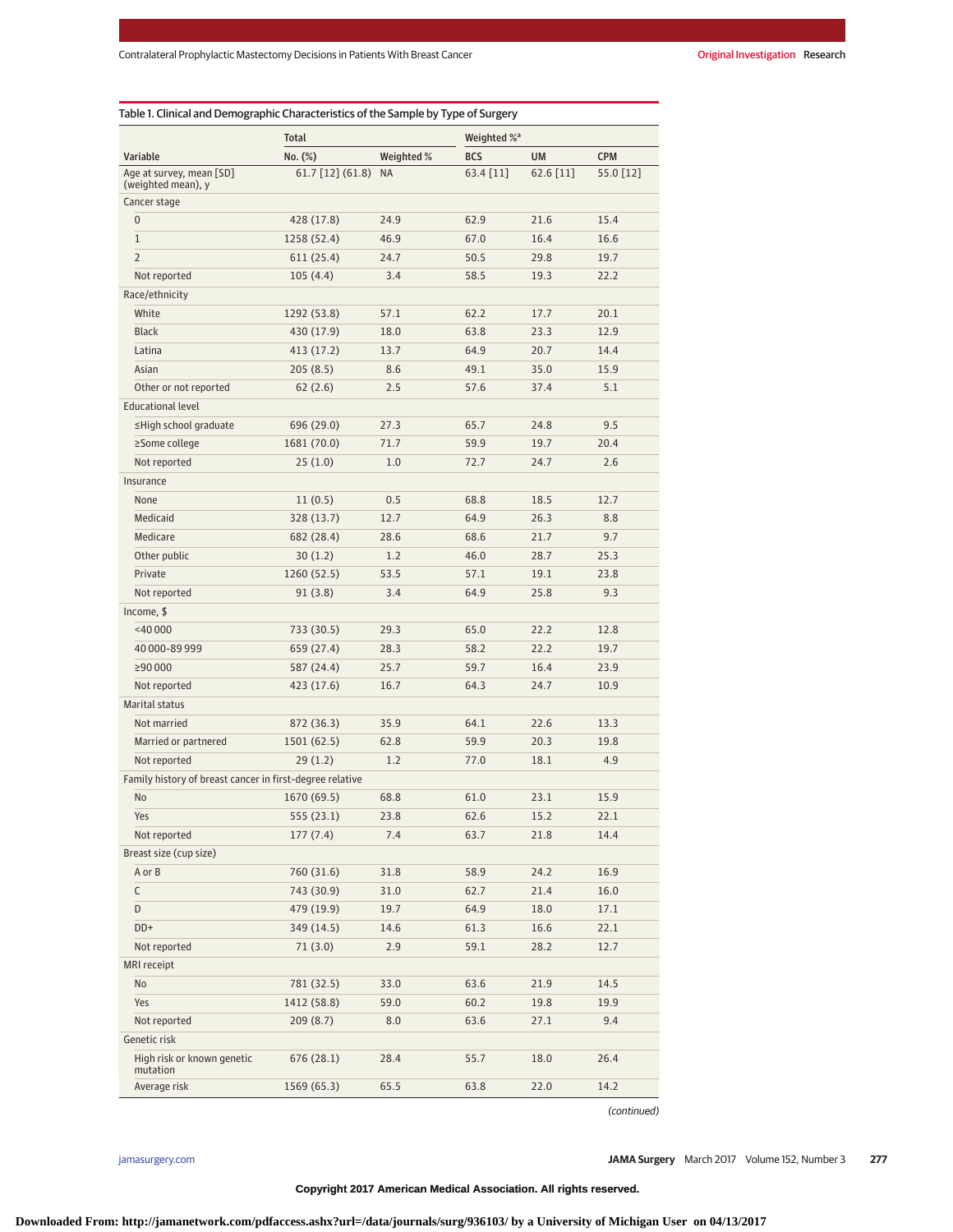| Table 1. Clinical and Demographic Characteristics of the Sample by Type of Surgery (continued) |             |            |                         |                            |            | Abbreviations:                                                             |
|------------------------------------------------------------------------------------------------|-------------|------------|-------------------------|----------------------------|------------|----------------------------------------------------------------------------|
|                                                                                                | Total       |            | Weighted % <sup>a</sup> |                            |            | BCS, breast-conserving surgery;                                            |
| Variable                                                                                       | No. (%)     | Weighted % | <b>BCS</b>              | <b>UM</b>                  | <b>CPM</b> | CPM, contralateral prophylactic<br>mastectomy; MRI, magnetic               |
| Not reported                                                                                   | 157(6.5)    | 6.1        | 65.7                    | 26.5                       | 7.8        | resonance imaging; NA, not                                                 |
| Site                                                                                           |             |            |                         | applicable; UM, unilateral |            |                                                                            |
| Georgia                                                                                        | 1265 (52.7) | 53.8       | 58.1                    | 19.5                       | 22.4       | mastectomy.                                                                |
| Los Angeles County                                                                             | 1137(47.3)  | 46.2       | 65.7                    | 23.0                       | 11.3       | <sup>a</sup> Percentages by treatment group<br>within each variable level. |

Figure 1. Strength of Consideration of Contralateral Prophylactic Mastectomy (CPM) by Risk for Contralateral Primary Cancer



Proportion of patients at average risk (n = 1544) and those with known deleterious mutations or high genetic risk (n = 633) sampled who reported consideration of CPM, along with the strength of that consideration by risk groups defined using age, family history, and biologic subtype, derived from the contemporaneous National Comprehensive Cancer Network guidelines for assessment of genetic risk.<sup>22</sup>

(12.8%) had Medicaid. The sample included a wide range of family income, and 1501 women (62.8%) were married. A total of 555 women (23.8%) reported having a first-degree family member with breast cancer. Preoperative MRI was performed in 1412 women (59.0%), and 1569 (65.5%) had neither a known deleterious mutation nor a high risk for a genetic mutation. Overall, 1466 women (61.6%) received BCS, 508 (21.2%) underwent UM, and 428 (17.3%) received a bilateral mastectomy with CPM.

Figure 1 depicts the strength of consideration of CPM in this sample among those with known deleterious mutations or high genetic risk, as well as the strength of consideration among all others, whom we consider to be at average risk of contralateral primary cancer development. Overall, 1056 patients (43.9%) considered CPM and 601 (24.8%) considered it strongly or very strongly. Consideration of CPM was more common among the higher risk patients (351 [52.0%]), but was also reported by 650 (40.9%) of those at average risk for a second primary breast cancer (*P* < .001). Of the average-risk patients, 253 (15.7%) considered CPM very strongly, 82 (5.2%) strongly, 153 (9.7%) moderately, and 162 (10.4%) weakly.

Among patients who considered CPM, 395 (38.1%) knew that it does not improve survival for all women with breast cancer (23.8% believed it did and 38.1% did not know); 462 (43.5%) knew that removing the breast without cancer does not pre-



Figure 2. Motivations for Contralateral Prophylactic Mastectomy Receipt

Distribution of the responses of 428 women.

vent cancer from recurring for all women with breast cancer (17.0% thought it did, and 39.5% did not know). Among women who received CPM, 158 (37.3%) believed it improves survival for all women with breast cancer.

Overall, 180 of 676 higher risk patients (26.4%) and 236 of 1569 individuals (14.2%) at average risk received CPM. As shown in Figure 2, almost all patients (96.3%) endorsed peace of mind as very or quite important in motivating them to receive CPM. Substantial minorities cited their age, family history, or a desire to have reconstruction for symmetry as motivating factors; smaller minorities cited their *BRCA* mutation status or a desire to change the size of their breasts.

Table 2 presents a simple logistic regression model evaluating factors associated with receipt of CPM in comparison with all other treatments, as well as a multinomial logistic regression model that allows more nuanced comparison of CPM with UM, CPM with BCS, and UM with BCS. Because the models were generally consistent, we summarize here the results of the simpler model. Older patients were significantly less likely to have CPM (per 5-year increase, OR, 0.71; 95% CI, 0.65-0.77;*P* < .001). Black patients were significantly less likely to have CPM than white patients (OR, 0.50; 95% CI, 0.34-0.74; *P* < .001). Patients who had attended at least some college were more likely to receive CPM (OR, 1.69; 95% CI, 1.20-2.40; *P* = .003) compared with less educated patients. Patients with Medicaid vs private insurance were significantly less likely to receive CPM (OR, 0.47; 95% CI, 0.28-0.79; *P* = .005). Patients reporting at least 1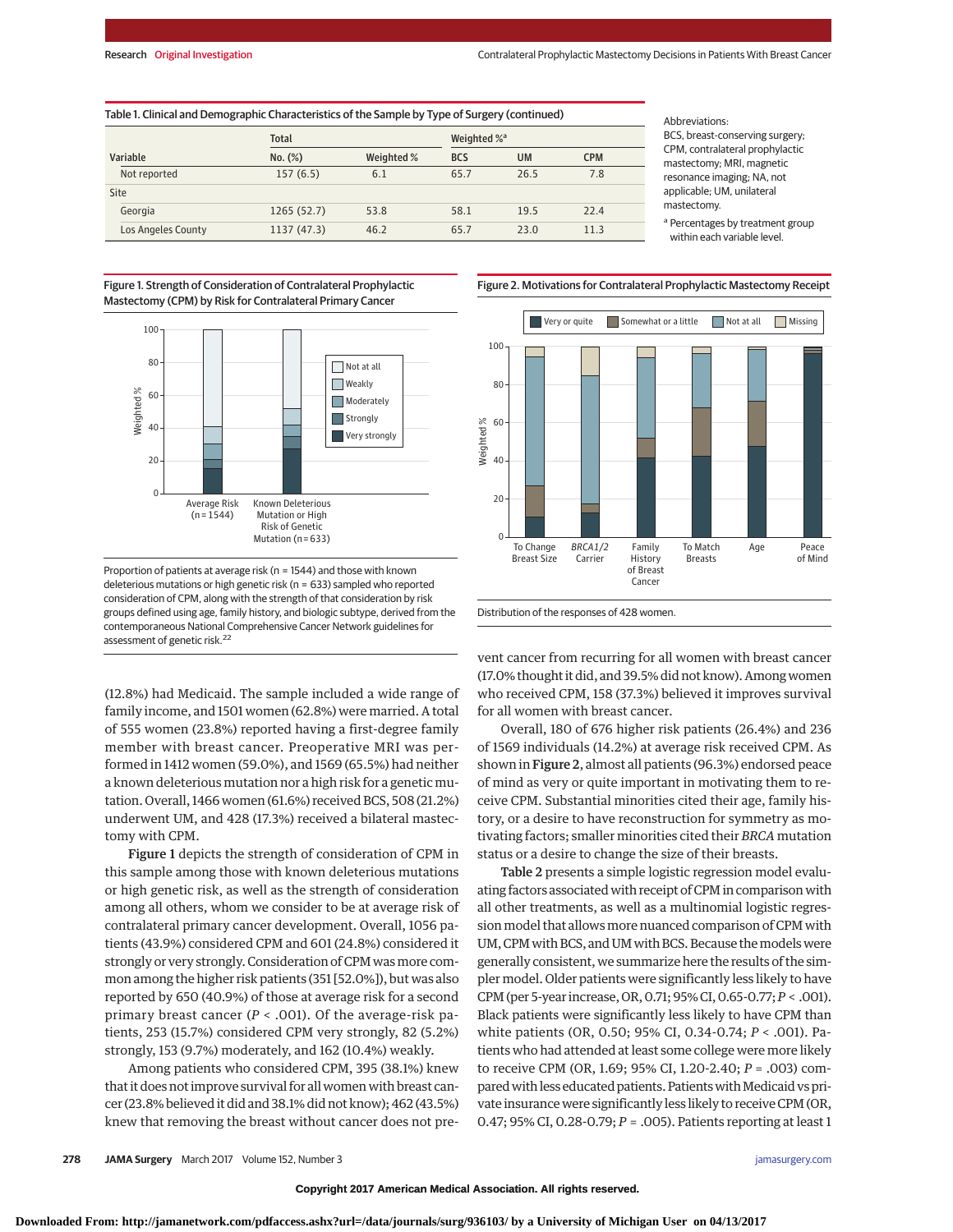| <b>Logistic Regression Model, CPM</b>                          |                     | <b>Multinomial Logistic Regression Model</b> |                     |         |                     |         |                     |         |
|----------------------------------------------------------------|---------------------|----------------------------------------------|---------------------|---------|---------------------|---------|---------------------|---------|
|                                                                | vs All Others       |                                              | <b>CPM vs UM</b>    |         | <b>CPM vs BCS</b>   |         | <b>UM vs BCS</b>    |         |
| Variable                                                       | OR (95% CI)         | P Value                                      | OR (95% CI)         | P Value | OR (95% CI)         | P Value | OR (95% CI)         | P Value |
| Age per 5-y increase                                           | $0.71(0.65 - 0.77)$ | < .001                                       | $0.71(0.65 - 0.79)$ | < .001  | $0.7(0.64 - 0.77)$  | < .001  | $0.98(0.92 - 1.05)$ | .63     |
| Cancer stage                                                   |                     |                                              |                     |         |                     |         |                     |         |
| 0 <sub>vs</sub> 1                                              | $0.83(0.59-1.17)$   | .30                                          | $0.66(0.43-0.99)$   | .047    | $0.89(0.63 - 1.27)$ | .52     | $1.36(1.00-1.84)$   | .049    |
| $2$ vs $1$                                                     | $1.21(0.92 - 1.61)$ | .17                                          | $0.64(0.46-0.89)$   | .008    | $1.55(1.16-2.08)$   | .003    | $2.43(1.89-3.14)$   | < .001  |
| Race/ethnicity                                                 |                     |                                              |                     |         |                     |         |                     |         |
| <b>Black vs white</b>                                          | $0.50(0.34-0.74)$   | < .001                                       | $0.43(0.27-0.68)$   | < .001  | $0.53(0.36-0.78)$   | .002    | $1.23(0.88-1.72)$   | .22     |
| Latina vs white                                                | $0.98(0.60-1.59)$   | .93                                          | $0.81(0.46-1.42)$   | .46     | $1.04(0.63-1.72)$   | .88     | $1.29(0.87-1.91)$   | .21     |
| Asian vs white                                                 | $1.08(0.62 - 1.90)$ | .78                                          | $0.55(0.30-1.04)$   | .07     | $1.48(0.83 - 2.63)$ | .18     | $2.67(1.74-4.09)$   | < .001  |
| Other vs white                                                 | $0.21(0.03-1.24)$   | .09                                          | $0.12(0.02 - 0.78)$ | .03     | $0.26(0.04-1.55)$   | .14     | $2.27(1.06-4.89)$   | .04     |
| <b>Educational level</b>                                       |                     |                                              |                     |         |                     |         |                     |         |
| ≥Some college vs<br>≤high school graduate                      | $1.69(1.20-2.40)$   | .003                                         | $1.89(1.27-2.81)$   | .002    | $1.62(1.13-2.32)$   | .009    | $0.86(0.65-1.13)$   | .28     |
| Insurance                                                      |                     |                                              |                     |         |                     |         |                     |         |
| Medicaid vs private                                            | $0.47(0.28-0.79)$   | .005                                         | $0.44(0.25-0.79)$   | .006    | $0.49(0.29-0.84)$   | .009    | $1.11(0.76-1.63)$   | .58     |
| Medicare vs private                                            | $1.07(0.73-1.57)$   | .71                                          | $1.04(0.66 - 1.63)$ | .87     | $1.1(0.74-1.62)$    | .65     | $1.05(0.76-1.46)$   | .76     |
| Income, \$                                                     |                     |                                              |                     |         |                     |         |                     |         |
| 40 000-89 999 vs<br>$<$ 40 000                                 | $1.09(0.78-1.52)$   | .63                                          | $0.98(0.66 - 1.46)$ | .92     | $1.13(0.80-1.61)$   | .49     | $1.16(0.84-1.59)$   | .37     |
| ≥90 000 vs <40 000                                             | $1.04(0.71-1.52)$   | .84                                          | $1.12(0.68-1.87)$   | .65     | $1.02(0.68-1.53)$   | .91     | $0.91(0.55 - 1.50)$ | .69     |
| Marital status                                                 |                     |                                              |                     |         |                     |         |                     |         |
| Not married vs<br>married or partnered                         | $1.16(0.86-1.55)$   | .33                                          | $1.19(0.84-1.68)$   | .33     | $1.14(0.84-1.55)$   | .39     | $0.96(0.75-1.24)$   | .76     |
| Any family history of breast cancer in a first-degree relative |                     |                                              |                     |         |                     |         |                     |         |
| Yes ys no                                                      | $1.63(1.22-2.17)$   | .001                                         | $2.19(1.52-3.16)$   | < .001  | $1.48(1.10-2.00)$   | .009    | $0.68(0.50-0.91)$   | .01     |
| <b>Breast size</b>                                             |                     |                                              |                     |         |                     |         |                     |         |
| Larger vs smaller <sup>b</sup>                                 | $1.31(1.01-1.71)$   | .046                                         | $1.60(1.16-2.22)$   | .005    | $1.23(0.94-1.61)$   | .14     | $0.77(0.60-0.98)$   | .04     |
| <b>MRI</b> receipt                                             |                     |                                              |                     |         |                     |         |                     |         |
| Yes ys no                                                      | $1.22(0.93-1.6)$    | .15                                          | $1.24(0.90-1.71)$   | .19     | $1.21(0.92 - 1.60)$ | .18     | $0.98(0.77-1.24)$   | .84     |
| Risk status                                                    |                     |                                              |                     |         |                     |         |                     |         |
| High risk or known<br>genetic mutation vs<br>all others        | $1.33(0.99-1.79)$   | .06                                          | $1.31(0.91-1.88)$   | .14     | $1.34(0.99-1.82)$   | .06     | $1.02(0.78-1.35)$   | .87     |
| Site                                                           |                     |                                              |                     |         |                     |         |                     |         |
| LA County vs GA                                                | $0.45(0.32-0.64)$   | < .001                                       | $0.54(0.36-0.82)$   | .004    | $0.43(0.30-0.60)$   | < .001  | $0.78(0.59-1.04)$   | .09     |
|                                                                |                     |                                              |                     |         |                     |         |                     |         |

#### Table 2. Multiple Variable Model Results Regarding Factors Associated With CPM Receipt in 2375 Women<sup>a</sup>

Abbreviations: BCS, breast-conserving surgery; CPM, contralateral prophylactic mastectomy; GA, Georgia; LA, Los Angeles; MRI, magnetic resonance imaging; OR, odds ratio; UM, unilateral mastectomy.

excluding patients with no insurance or other public insurance (mean, 2375; minimum, 2374; and maximum, 2376).

**b** Large breast size defined as D cup or larger.

<sup>a</sup> Multiply imputed data weighted for survey design and for nonresponse,

first-degree relative with breast cancer were significantlymore likely to receive CPM (OR, 1.63; 95% CI, 1.22-2.17; *P* < .001). Patients with larger breast size were significantly more likely to receive CPM (OR, 1.31; 95% CI, 1.01-1.71; *P* = .046). Having controlled for age and family history, we found that patients known to be deleterious mutation carriers or at high risk of genetic mutations were only marginally more likely to receive CPM, and this finding did not achieve statistical significance (OR, 1.33; 95% CI,  $0.99-1.79$ ;  $P = .056$ ). Finally, patients in Los Angeles County were significantly less likely to receive CPM (OR, 0.45; 95% CI, 0.32-0.64; *P* < .001) than patients in Georgia.

Figure 3 depicts the distribution of patient-reported surgeon recommendations regarding CPM by treatment receipt. Overall, 859 (37.0%) patients reported that their surgeons recommended against CPM, of whom 19 (2.1%) received it; 1131 (46.3%) reported receiving no surgeon recommendation regarding CPM, of whom 240 (20.9%) received it; and 282 (11.1%) reported a surgeon recommendation for CPM, of whom 162 (58.9%) received it. Among the subset of patients without high genetic risk or a known deleterious mutation, 598 (39.3%) reported a surgeon recommendation against CPM, of whom only 12 (1.9%) received it, but among the 746 of these patients (46.8%) who received no recommendation for CPM, 148 (19.0%) received it.

# Discussion

In this large survey of a recent sample of women with newly diagnosed breast cancer identified through population-based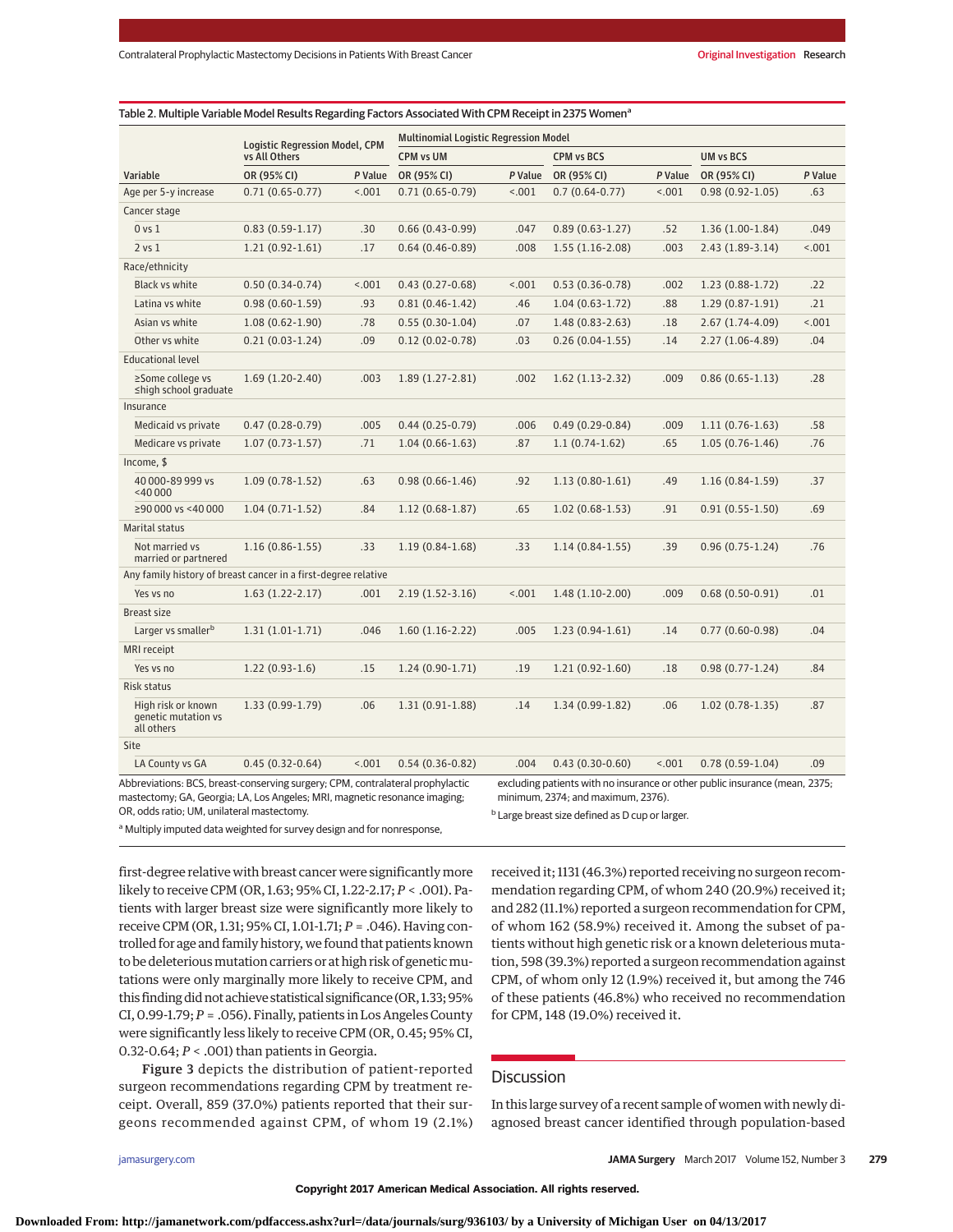

#### Figure 3. Receipt of Contralateral Prophylactic Mastectomy (CPM) by Surgeon Recommendation

Rates of CPM receipt among patients reporting a surgeon recommendation against it, no surgeon recommendation for or against it, and surgeon recommendation for it.

registries, nearly half of all patients considered CPM and 1 in 5 received it. Even among patients without known deleterious genetic mutations or elevated risk of a genetic mutation, 40.9% considered CPM and 14.2% received it. This strong patient interest in CPM and the substantial use of this aggressive surgical procedure by patients who are unlikely to develop a second breast cancer is sobering. Patient knowledge about CPM was low, even among those who considered or received it. Surgeon recommendations were strongly associated with treatment receipt, with only 1.9% of average-risk patients who perceived a surgeon recommendation against CPM receiving it, but 19.0% of those who reported receiving no surgeon recommendation doing so.

The rates of consideration and receipt of CPM were substantially higher in the present study than they were in a study conducted in the same geographic regions from 2005 to 2007. Our observation of higher rates of CPM consideration and receipt is concerning because second primary breast cancer rates in patients without elevated genetic risk have plummeted: this trend has been attributed to increasingly effective systemic therapy that not only reduces recurrence but also reduces the development of subsequent new primary tumors.<sup>25,26</sup> Breast conservation now results in very low in-breast event rates, especially among patients with hormonally sensitive disease, $27$ but it is unclear whether patients accurately understand their risks in this context. Smaller studies of selected patients have suggested that knowledge deficits exist.<sup>12,15</sup> Our findings in this large, diverse sample confirm that many patients misunderstand crucial information for surgical decision making.

Some patients may pursue CPM for cosmetic symmetry or other reasons. However, it is not clear that average-risk patients who choose CPM truly understand that it will not improve their survival or alter recurrence risk. Far higher proportions of patients choosing this procedure prioritize peace ofmind than other potential reasons for its use, suggesting that they do believe—whether rationally or emotionally—that there is a meaningful effect of more aggressive surgery on the ultimate risk of recurrence or survival. Physicians must recognize that peace of mind motivates many patients who choose CPM, suggesting that it may be particularly important to explain to patients considering CPM how other therapeutic interventions, such as endocrine therapy in appropriate patients (which may be less easy to understand than a simple surgical intervention or may not be discussed until after surgical decisions are complete), can offer meaningful benefits and increase the peace of mind that these patients ultimately seek, without the risks of more aggressive surgery.

Our observations that CPM receipt continues to be more common among advantaged groups (those who are white, have higher educational levels, and have private rather than Medicaid insurance) are consistent with other studies to date.<sup>8,9,17,28</sup> Prior research from our group and others has suggested that when patients participate more in their breast cancer surgical decisions, they more often receive aggressive treatment.<sup>16,29</sup> Ironically, a physician's desire to support patient autonomymay result in excessive surgery if patients are misinformed, as our results suggest is common. Shared decision making requires that physicians participate actively in ensuring that patients' knowledge is accurate. Otherwise, deference to the patient's wishes constitutes an abdication of a hallowed professional obligation.

Our results are particularly noteworthy because, to our knowledge, they are the first population-based data that suggest a strong influence of surgeons on CPM receipt: approximately one-third of patients at average risk of contralateral primary cancers reported that their surgeons recommended against CPM, and of these, very few received it. Yet many patients reported that they perceived no recommendation from their surgeons, and these women were much more likely to receive CPM. The results of this study are observational andmeasured through patient self-report; thus, it is possible that some patients were so clearly committed to CPM that physicians feared to alienate them by offering alternatives or that they did not recall a surgeon's recommendation against CPM. Nonetheless, it is compelling that so few patients who perceived a surgeon's active recommendation against CPM received it. This finding suggests that physicians can influence patients against a surgical option that may be more extensive than is clinically indicated. In the context of studies suggesting that surgeon involvement in decision making is associated with less aggressive treatment,<sup>13,29,30</sup> along with studies reporting surgeons' knowledge deficits about CPM and contralateral breast cancer risk,<sup>31</sup> our findings suggest that surgeons' knowledge and communication practices are targets for quality improvement interventions.

#### Strengths and Limitations

Aspects of the study merit comment. Strengths include the large, diverse, recent population-based sample of women with newly diagnosed, early-stage breast cancer. We incorporated highly valid measures of treatment, an extensive array of patient attributes, and granular measures of patient experiences. Limitations of the study include potential biases due to survey nonresponse. However, our response rate was high, and we used weighting to ensure that our findings are repre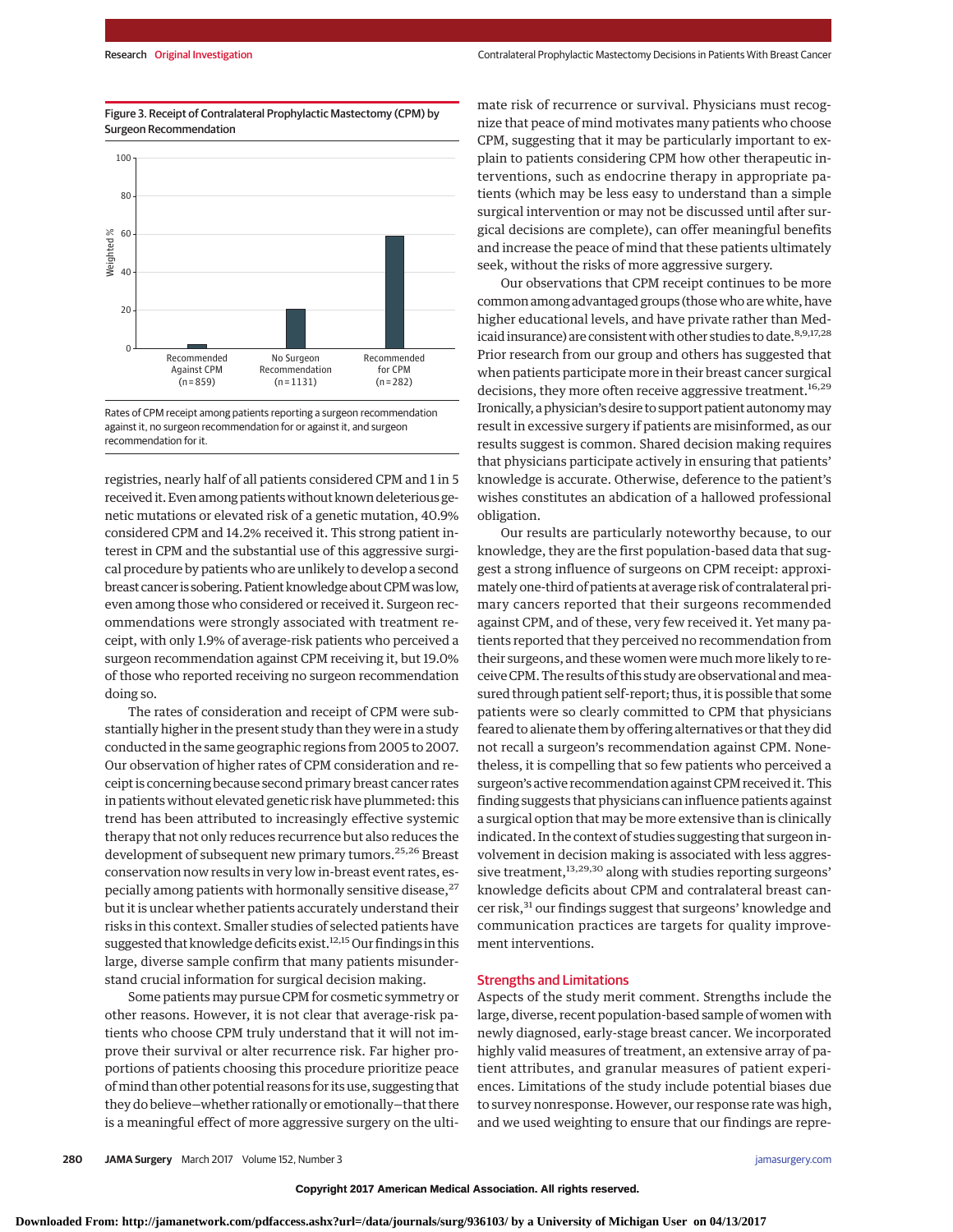sentative of the targeted population, along with multiple imputation to minimize the impact of missing data due to item nonresponse. Measurement errors may exist in self-reported data; however, we conducted extensive pretesting and relied on validated measures wherever possible.<sup>32</sup> Patients' recall of communication experiences may not be totally accurate, but their perceptions provide a critically important perspective. Finally, our results may not be generalizable to other geographic areas. We found substantial differences in the rates of CPM in Los Angeles County vs Georgia, but we investigated interaction effects and found that the correlates of use, knowledge, and impact of surgeon recommendations appeared to be generally consistent across the 2 sites. The mechanisms underlying the observed site differences may be particularly illuminating; therefore, further research is warranted to investigate the extent to which these variations are explained by differences in the treating surgeons' practice settings, attitudes, and resources.

#### **Conclusions**

Rates of CPM are substantial even in a diverse, populationbased sample, and patient knowledge in this context is poor. When they do not perceive a surgeon's recommendation against it, even patients without a high genetic risk for a second primary breast cancer choose CPM at an alarmingly high rate (nearly 1 in 5). However, CPM rates are very low among patientswho report a surgeon's recommendation against it. Our findings should motivate surgeons to broach these difficult conversations with their patients, to make their recommendations clear, and to promote patients' peace of mind by emphasizing how other treatments complement surgery to reduce the risk of both tumor recurrence and subsequent cancer development. These findings should also motivate efforts to inform and support surgeons in this challenging communication context, understand surgeons' perspectives more fully, and design physician-facing interventions to reduce excessive treatment.

#### ARTICLE INFORMATION

**Accepted for Publication:** August 17, 2016. **Published Online:** December 21, 2016. doi[:10.1001/jamasurg.2016.4749](http://jama.jamanetwork.com/article.aspx?doi=10.1001/jamasurg.2016.4749&utm_campaign=articlePDF%26utm_medium=articlePDFlink%26utm_source=articlePDF%26utm_content=jamasurg.2016.4749)

**Author Affiliations:** Department of Radiation Oncology, University of Michigan, Ann Arbor (Jagsi); Department of Internal Medicine, University of Michigan, Ann Arbor (Hawley, Katz); Department of Health Management and Policy, University of Michigan, Ann Arbor (Hawley, Katz); Ann Arbor Veterans Affairs Health Care System, Ann Arbor (Hawley); University of Michigan Center for Cancer Biostatistics, Ann Arbor (Griffith); Department of Health Behavior and Health Education, University of Michigan School of Public Health, Ann Arbor (Janz); Stanford University School of Medicine, Stanford, California (Kurian); Emory University, Atlanta, Georgia (Ward); Keck School of Medicine, University of Southern California, Los Angeles (Hamilton); Department of Surgery, Memorial Sloan Kettering Cancer Center, New York, New York (Morrow).

**Author Contributions:** Drs Morrow and Katz contributed equally to the study. Dr Jagsi and Mr Griffith had full access to all of the data in the study and take responsibility for the integrity of the data and the accuracy of the data analysis. Study concept and design: Jagsi, Hawley, Janz, Ward, Hamilton, Morrow, Katz.

Acquisition, analysis, or interpretation of data: All authors.

Drafting of the manuscript: Jagsi, Griffith, Katz. Critical revision of the manuscript for important intellectual content: All authors.

Statistical analysis: Griffith.

Obtained funding: Katz.

Administrative, technical, or material support: Ward, Hamilton, Katz.

Study supervision: Jagsi, Janz, Ward, Hamilton.

**Conflict of Interest Disclosures:** Dr Kurian has received research funding for work performed outside of the present study from Myriad Genetics, Invitae, Ambry Genetics, GeneDx, and Genomic Health. No other disclosures were reported.

**Funding/Support:** This study was supported by the National Cancer Institute (NCI) of the National Institutes of Health (NIH) under award

P01CA163233 to the University of Michigan. The collection of cancer incidence data used in this study was supported by the California Department of Public Health pursuant to California Health and Safety Code Section 103885; the Centers for Disease Control and Prevention's (CDC's) National Program of Cancer Registries, under cooperative agreement 5NU58DP003862-04/DP003862; the NCI's Surveillance, Epidemiology, and End Results Program under contract HHSN261201000140C awarded to the Cancer Prevention Institute of California, contract HHSN261201000035C awarded to the University of Southern California (USC), and contract HHSN261201000034C awarded to the Public Health Institute. The collection of cancer incidence data in Georgia was supported by contract HHSN261201300015I, Task Order HHSN26100006 from the NCI/NIH awarded to Emory University, and cooperative agreement 5NU58DP003875-04-00 awarded to the Georgia Department of Public Health.

**Role of the Funder/Sponsor:** The funding organizations had no role in the design and conduct of the study; collection, management, analysis, and interpretation of the data; preparation, review, or approval of the manuscript; and decision to submit the manuscript for publication.

**Disclaimer:** The ideas and opinions expressed herein are those of the authors, and endorsement by the State of California, Department of Public Health, the NCI, and the CDC or their contractors and subcontractors is not intended nor should be inferred.

**Additional Contributions:** Project staff members Mackenzie Crawford, MPH, and Kiyana Perrino, MPH (Georgia Cancer Registry); Jennifer Zelaya, Pamela Lee, Maria Gaeta, Virginia Parker, BA, and Renee Bickerstaff-Magee (USC); and Rebecca Morrison, MPH, Rachel Tocco, MA, Alexandra Jeanpierre, MPH, Stefanie Goodell, BS, Paul Abrahamse, MA, Irina Bondarenko, MS, and Rose Juhasz, PhD (University of Michigan); these individuals contributed to data collection and received no financial compensation outside of salaries. We acknowledge with gratitude our survey respondents.

#### **REFERENCES**

**1**. Portschy PR, Kuntz KM, Tuttle TM. Survival outcomes after contralateral prophylactic mastectomy: a decision analysis. [J Natl Cancer Inst](https://www.ncbi.nlm.nih.gov/pubmed/25031308). [2014;106\(8\):dju160.](https://www.ncbi.nlm.nih.gov/pubmed/25031308)

**2**. King TA, Sakr R, Patil S, et al. Clinical management factors contribute to the decision for contralateral prophylactic mastectomy. [J Clin Oncol](https://www.ncbi.nlm.nih.gov/pubmed/21464413). [2011;29\(16\):2158-2164.](https://www.ncbi.nlm.nih.gov/pubmed/21464413)

**3**. Borzekowski DL, Guan Y, Smith KC, Erby LH, Roter DL. The Angelina effect: immediate reach, grasp, and impact of going public. [Genet Med](https://www.ncbi.nlm.nih.gov/pubmed/24357847). 2014; [16\(7\):516-521.](https://www.ncbi.nlm.nih.gov/pubmed/24357847)

**4**. Arrington AK, Jarosek SL, Virnig BA, Habermann EB, Tuttle TM. Patient and surgeon characteristics associated with increased use of contralateral prophylactic mastectomy in patients with breast cancer. Ann Surg Oncol[. 2009;16\(10\):2697-2704.](https://www.ncbi.nlm.nih.gov/pubmed/19653045)

**5**. Jones NB, Wilson J, Kotur L, Stephens J, Farrar WB, Agnese DM. Contralateral prophylactic mastectomy for unilateral breast cancer: an increasing trend at a single institution. [Ann Surg](https://www.ncbi.nlm.nih.gov/pubmed/19506956) Oncol[. 2009;16\(10\):2691-2696.](https://www.ncbi.nlm.nih.gov/pubmed/19506956)

**6**. Tuttle TM, Habermann EB, Grund EH, Morris TJ, Virnig BA. Increasing use of contralateral prophylactic mastectomy for breast cancer patients: a trend toward more aggressive surgical treatment.J Clin Oncol[. 2007;25\(33\):5203-5209.](https://www.ncbi.nlm.nih.gov/pubmed/17954711)

**7**. Jagsi R, Jiang J, Momoh AO, et al. Trends and variation in use of breast reconstruction in patients with breast cancer undergoing mastectomy in the United States.J Clin Oncol[. 2014;32\(9\):919-926.](https://www.ncbi.nlm.nih.gov/pubmed/24550418)

**8**. Kurian AW, Lichtensztajn DY, Keegan TH, Nelson DO, Clarke CA, Gomez SL. Use of and mortality after bilateral mastectomy compared with other surgical treatments for breast cancer in California, 1998-2011.JAMA[. 2014;312\(9\):902-914.](https://www.ncbi.nlm.nih.gov/pubmed/25182099)

**9**. Yi M, Hunt KK, Arun BK, et al. Factors affecting the decision of breast cancer patients to undergo contralateral prophylactic mastectomy. [Cancer Prev](https://www.ncbi.nlm.nih.gov/pubmed/20647335) Res (Phila)[. 2010;3\(8\):1026-1034.](https://www.ncbi.nlm.nih.gov/pubmed/20647335)

**10**. Parker PA, Peterson SK, Bedrosian I, et al. Prospective study of surgical decision-making processes for contralateral prophylactic